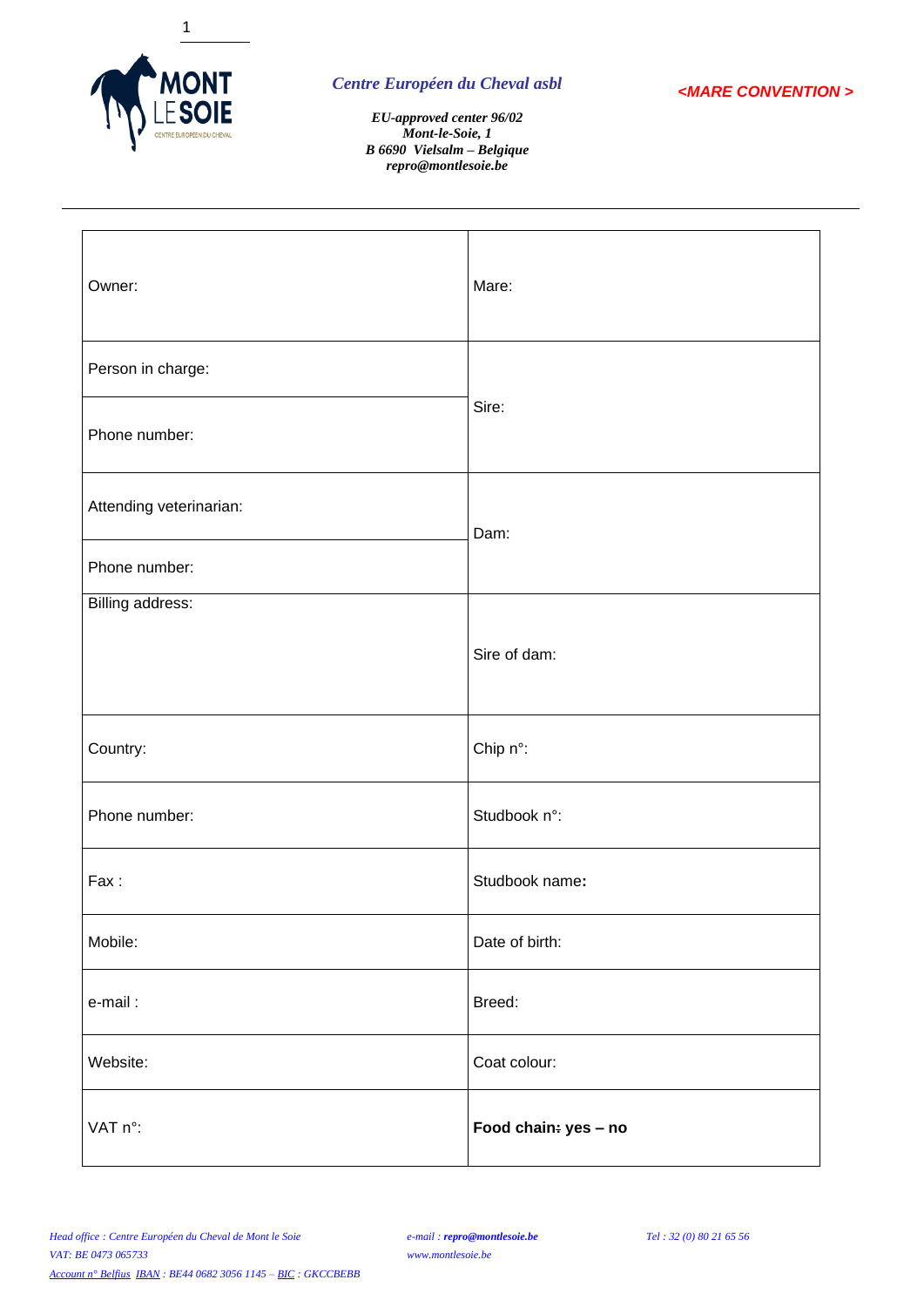



*EU-approved center 96/02 Mont-le-Soie, 1 B 6690 Vielsalm – Belgique repro@montlesoie.be*

The owner hereby declares that:

- The mare hasn't shown signs of contagious disease 10 days before she arrived to the center and that she was vaccinated and dewormed in due course – last deworming:………………………………………
- If she wasn't, we reserve the right to do it ourselves at the owner's expense
- The mare comes from a territory which is not under any restrictions linked to a contagious disease and has been staying in Belgium
	- o Since she was born
	- o Since (import date)……………………………and used to live in ……………………………..

Date of last foaling ……………………………………………… **Insemination** shall be carried out with o fresh semen collected on site o chilled semen o frozen semen: Number of straws / doses: Number of available straws:

| From THE STALLION :    |  |
|------------------------|--|
| Owner of frozen doses: |  |

| The mare shall remain at the center until: | o END OF HEAT | o PREGNANCY DIAGNOSIS     |  |  |  |  |  |  |  |
|--------------------------------------------|---------------|---------------------------|--|--|--|--|--|--|--|
| The mare should have a stall filled with   | o STRAW       | o SHAVINGS (extra €2/day) |  |  |  |  |  |  |  |
| The mare can be put in the indoor arena :  | o YES         | o NO                      |  |  |  |  |  |  |  |
| In a paddock:                              | o YES         | o NO                      |  |  |  |  |  |  |  |
|                                            |               |                           |  |  |  |  |  |  |  |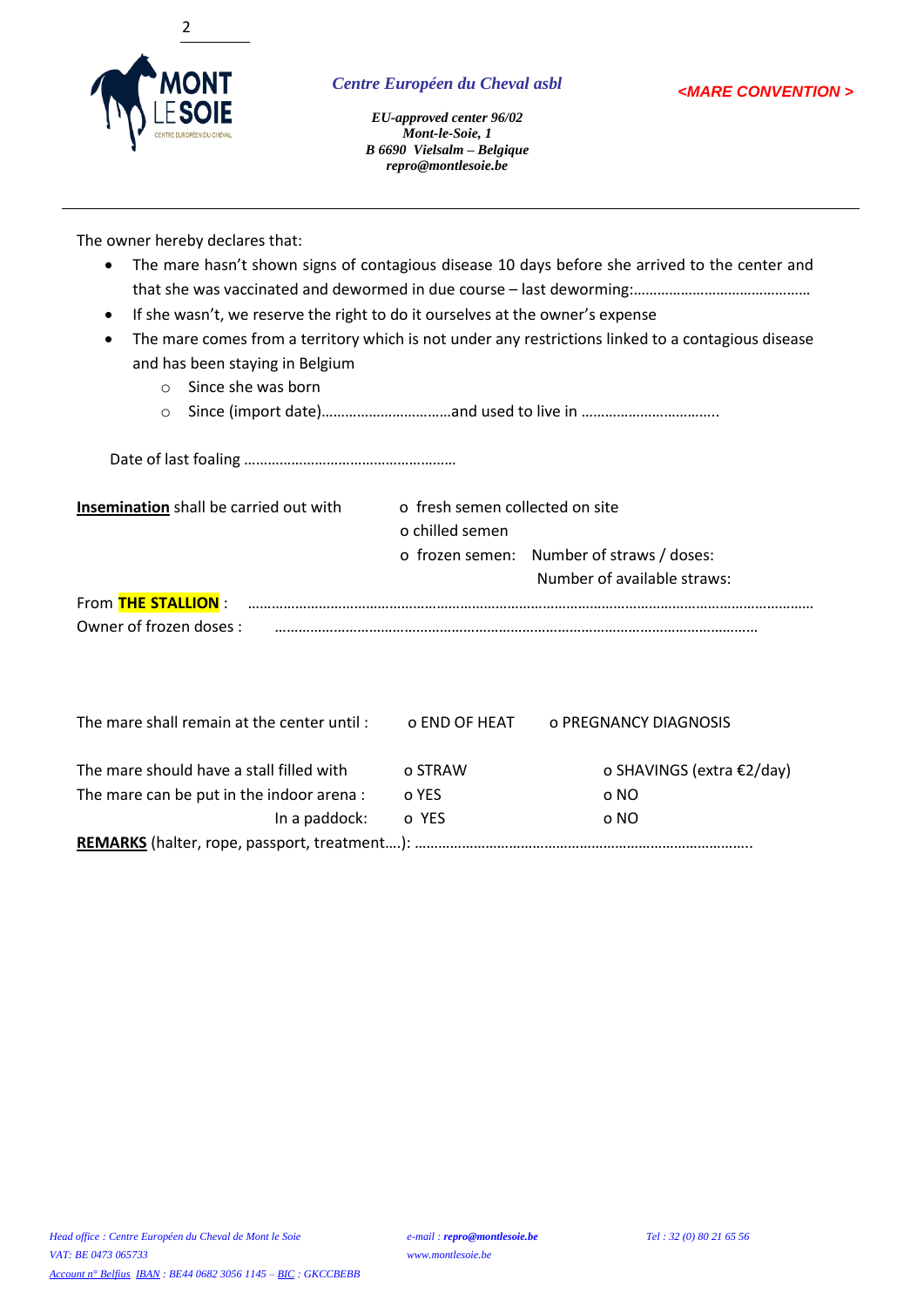

*<MARE CONVENTION >*

*EU-approved center 96/02 Mont-le-Soie, 1 B 6690 Vielsalm – Belgique repro@montlesoie.be*

# **Fees**

| Heat monitoring and fresh-semen insemination (fresh semen collected in Mont-le-Soie only)                                                                                              | €110/heat            |
|----------------------------------------------------------------------------------------------------------------------------------------------------------------------------------------|----------------------|
| Heat monitoring and frozen semen insemination                                                                                                                                          | €150/heat            |
| Lease. The duration of the mare's presence on our site depends on the duration of her heat<br>and/or whether she stays until the pregnancy diagnosis.<br>Mare                          | €10/day<br>€12 / day |
| Mare foal at foot<br>Shavings (extra)                                                                                                                                                  | €2 / day             |
| Field lease: if the mare is 24/7 in the field between two heats. The decision of leaving the mare<br>in a field is made by the vets of the Center alone with the consent of the owner. | €6 / day             |
| Embryo harvesting. Includes the harvesting of the embryo as well as the packaging for transport.                                                                                       | €200 / harvest       |
| Embryo transfer into the recipient mare, whether the embryo was harvested in Mont-le-Soie or<br>elsewhere.                                                                             | €100 /transfer       |
| Fresh semen transport box (if not returned 5 working days after shipment)                                                                                                              | €20                  |
| Lease of a shipment container for frozen semen                                                                                                                                         | €10/day              |
| To be sent back within 12 working days after shipment.                                                                                                                                 |                      |
| Travel expenses if monitoring at the owner's                                                                                                                                           | €0,3707 /km          |

All prices exclude VAT (21%).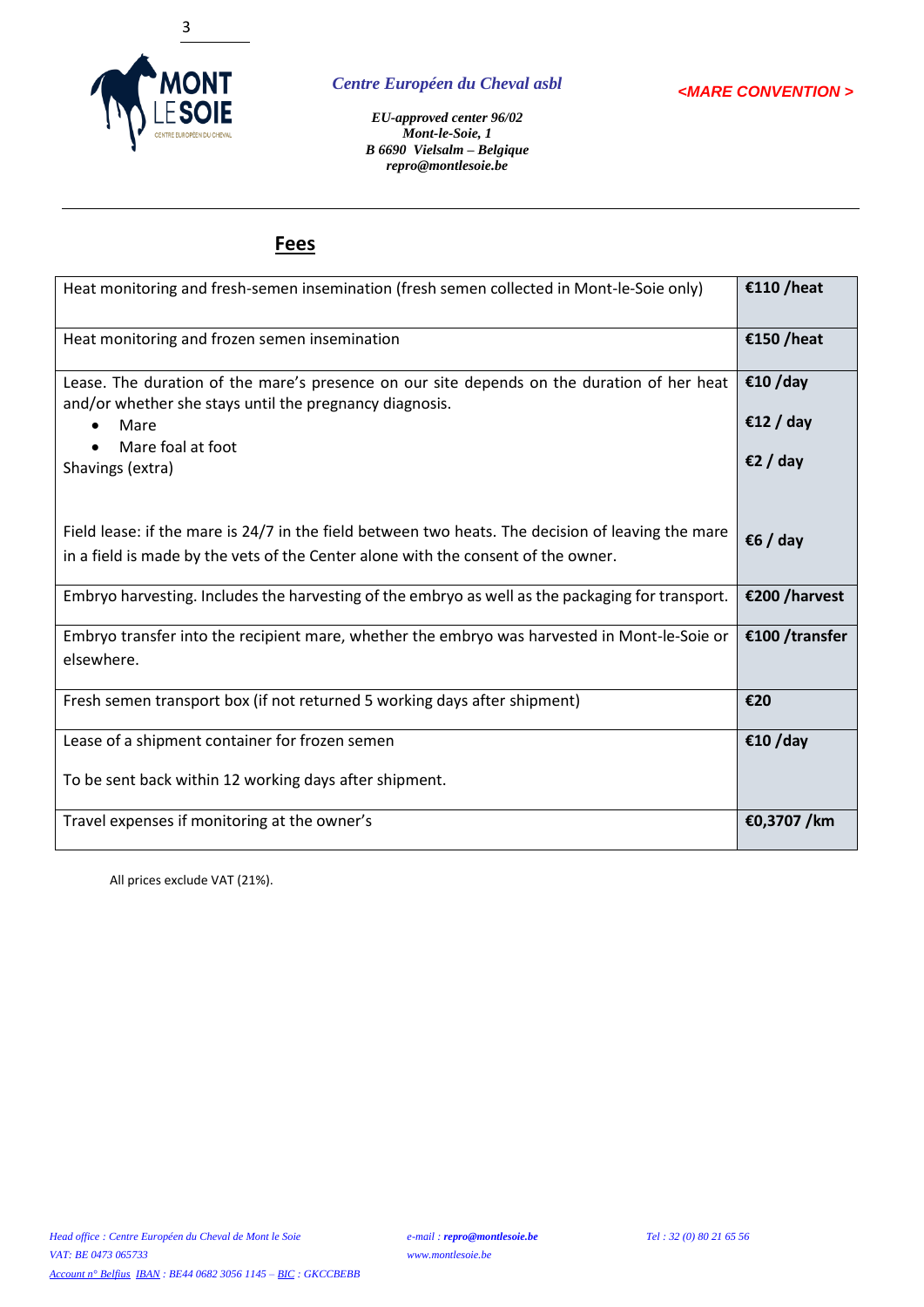

*<MARE CONVENTION >*

*EU-approved center 96/02 Mont-le-Soie, 1 B 6690 Vielsalm – Belgique repro@montlesoie.be*

# **Terms and conditions**

## **1. Admission requirements**

Under the law on equine animals' identification, each mare needs to be properly identified and have a passport. If the owner forgets the passport, it should be brought to the Center within 24 hours after admission. It shall remain at the Center throughout the stay of the mare. The owner shall claim the mare's passport back when she leaves the site. If the mare cannot be identified, the owner only shall be held responsible for the consequences and shall cover fees linked to an inspection carried out by competent authorities.

**On the day of the arrival at the Center,** if the mare shows signs of illness or was not vaccinated against the flu, rhinopneumonitis and tetanus in due time, she could be denied access to the site by the vet in charge. They also can deny access to a mare that they deem unfit for reproduction.

The arrival and departure of mares shall be carried out by prior appointment only. The owner undertakes to comply with the arrival calendar.

### **2. Terms and conditions regarding gynecological monitoring**

The Center undertakes to take all necessary measures to inseminate in ideal conditions. However, there is no obligation of result. The gynecological monitoring fee covers the duration of one cycle. It includes the detection of heat, monitoring of follicle growth and ovulation via transrectal ultrasound, examination of the uterus, insemination and pregnancy diagnosis 14 to 18 days after ovulation. If a specific treatment is necessary and leads to extra costs, the Center will always ask for the owner's approval. The pregnancy checkup carried out around 45 days after ovulation is also included in the fee if this checkup is done at the Center. The Center undertakes to keep the owner posted about the evolution of the mare's heat.

The Center undertakes to take all necessary measures to host the mare in ideal conditions in view of its infrastructures, following the hygiene rules that are imposed upon the Center by the regulation in force and under the supervision of AFSCA. Mares regularly go to a paddock or arena depending on the arrival form and/or remain outdoor unless they need to be kept in stalls for gynecological monitoring purposes.

When it comes to **fresh semen**, the mare's owner is responsible for contacting the stallion's owner in order to book the covering. The Center will only be able to manage the booking once the semen purchase agreement is signed.

When it comes to **frozen semen**, mares are examined via ultrasound between 1 and 3 times per day as necessary and depending on the timing of the cycle. The vet is the sole judge of when and how (regular or deep AI) to inseminate. The Center is not responsible for the quality of straws produced in other centers. The owner is responsible for the purchase of straws, which must be available as soon as the mare arrives to the Center.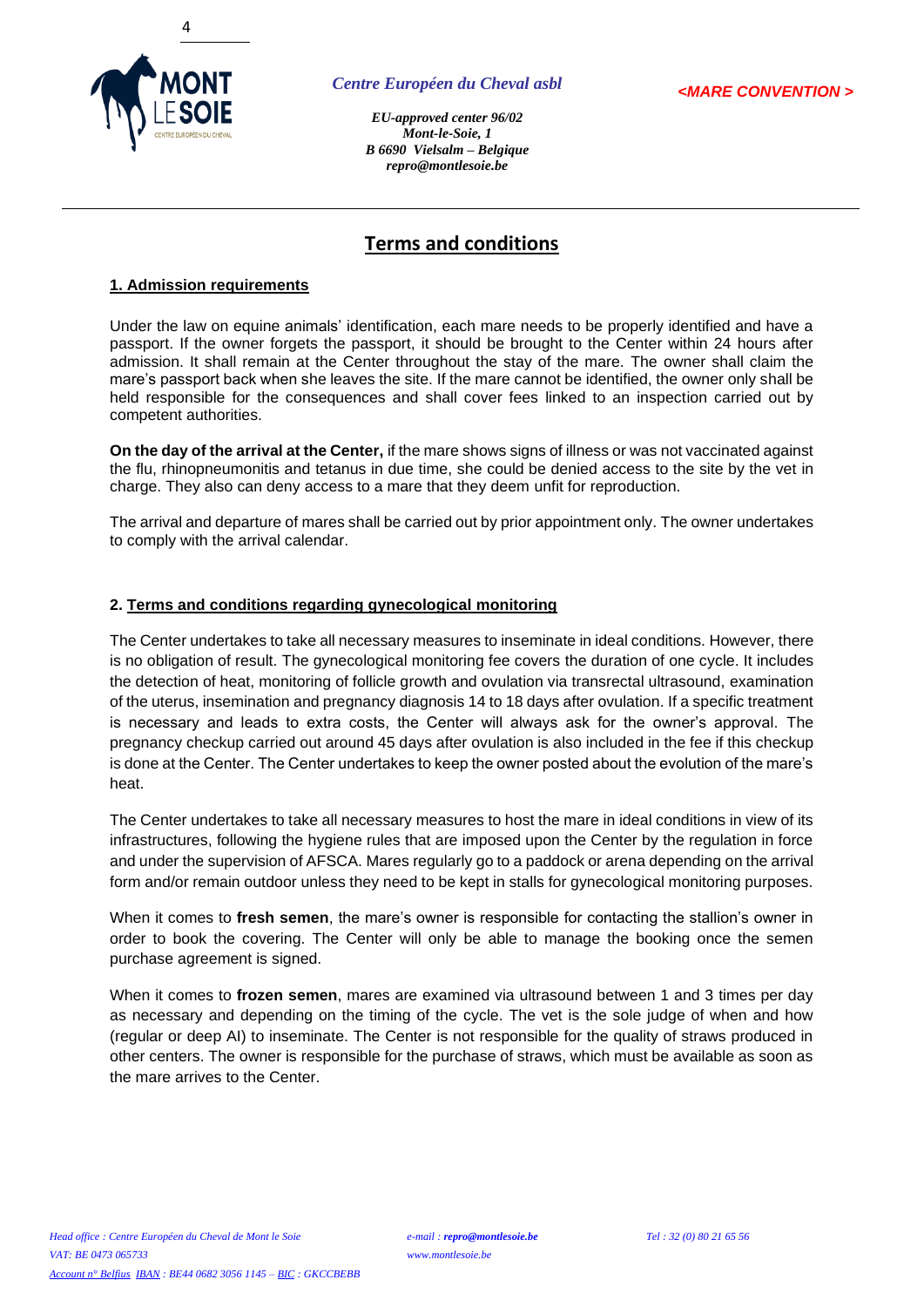

*EU-approved center 96/02 Mont-le-Soie, 1 B 6690 Vielsalm – Belgique repro@montlesoie.be*

### **4. Embryo harvesting and transfer**

### **1. Terms for embryo harvesting**

- **The Center undertakes to** harvest the embryo within the framework of existing legislation and to keep the owner posted about the results (if no embryo, if more than one embryo…)
- **The owner undertakes to** bring the mare on the date and time of the scheduled harvesting if they brought the mare back home after insemination.
- **If several embryos are harvested during one harvest,** the cost of the covering shall be decided in agreement with the owner of the stallion.

If the insemination prior to the harvesting was carried out outside of Mont-le-Soie :

- The owner shall provide the details of the other vet
- This vet shall inform the Center about each heat, insemination and ovulation times so that the vet of the Center can, if needed, synchronize recipients with the donor in order to successfully carry out the transfer
- **The owner shall provide a covering certificate filled in by the inseminator**
- $\blacksquare$  The Center is, in this case, the service provider for the harvesting only  $-$  it is not responsible for the gynecological monitoring of the mare which is under the attending vet's responsibility.

#### **2. Terms for transferring the embryo**

The Center undertakes to transfer the embryo(s) within the framework of existing legislation and to keep the owner posted about the results. The Center does not provide surrogate mares. The owner can provide a recipient and the Center can put the owner in touch with a partner such as Keros or Haras de la Talma. The Center also takes care of the pregnancy diagnosis of the recipient(s) up to the 45<sup>th</sup> day of pregnancy if they are provided by the owner.

#### **6. Terms of payment**

A  $\epsilon$ 200 down payment shall be paid when the mare enters the Center at the latest.

Leasing, monitoring and care fees are invoiced and payable when the mare leaves the Center or once per month in case of a long-term stay. The owner undertakes to pay the outstanding balance on the day that the mare leaves the Center at the latest and to pay the closing invoice upon reception. The applicable terms can be found on the invoice.